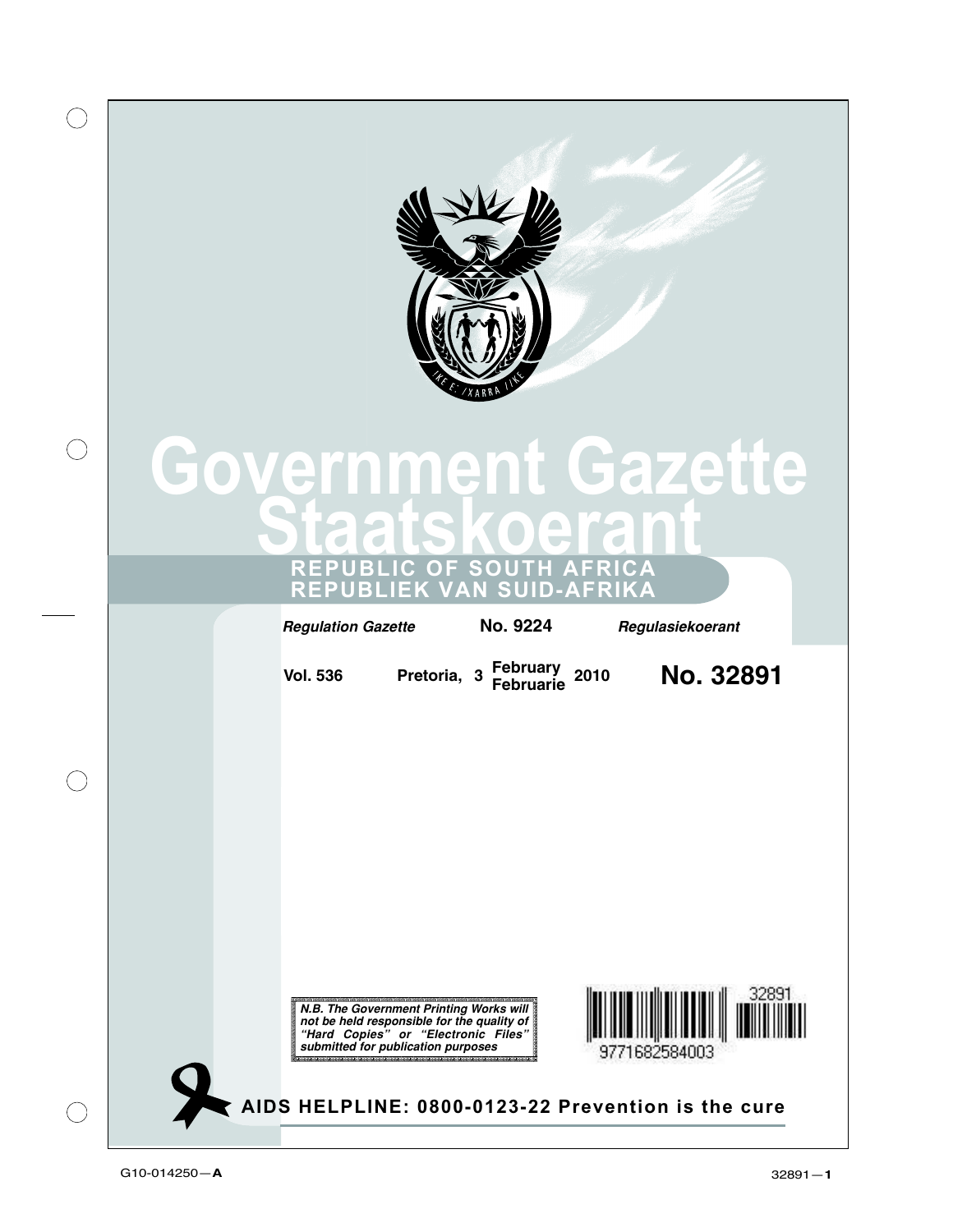#### **IMPORTANT NOTICE**

**The Government Printing Works will not be held responsible for faxed documents not received due to errors on the fax machine or faxes received which are unclear or incomplete. Please be advised that an "OK" slip, received from a fax machine, will not be accepted as proof that documents were received by the GPW for printing. If documents are faxed to the GPW it will be the sender's responsibility to phone and confirm that the documents were received in good order.**

**Furthermore the Government Printing Works will also not be held responsible for cancellations and amendments which have not been done on original documents received from clients.**

|       | <b>CONTENTS</b>                                                                                                                                                                                                                                                |             |                |       | <b>INHOUD</b>                                                                                                                                                                                                                                                                                     |               |                |
|-------|----------------------------------------------------------------------------------------------------------------------------------------------------------------------------------------------------------------------------------------------------------------|-------------|----------------|-------|---------------------------------------------------------------------------------------------------------------------------------------------------------------------------------------------------------------------------------------------------------------------------------------------------|---------------|----------------|
| No.   |                                                                                                                                                                                                                                                                | Page<br>No. | Gazette<br>No. | No.   |                                                                                                                                                                                                                                                                                                   | Bladsy<br>No. | Koerant<br>No. |
|       | <b>GOVERNMENT NOTICE</b>                                                                                                                                                                                                                                       |             |                |       | <b>GOEWERMENTSKENNISGEWING</b>                                                                                                                                                                                                                                                                    |               |                |
|       | Trade and Industry, Department of                                                                                                                                                                                                                              |             |                |       | Handel en Nywerheid, Departement van                                                                                                                                                                                                                                                              |               |                |
|       | Government Notice                                                                                                                                                                                                                                              |             |                |       | Goewermentskennisgewing                                                                                                                                                                                                                                                                           |               |                |
| R. 16 | Non-Proliferation of Weapons of Mass<br>Destruction Act (87/1993): Regulations<br>relating to the registration of persons in<br>control of any activity with regard to con-<br>trolled goods or who have controlled<br>goods in their possession or custody or | 3           | 32891          | R. 16 | Wet op die Nie-proliferasie van Wapens<br>van Grootskaalse Vernietiging (87/1993):<br>Regulasies betreffende die registrasie<br>van persone in beheer van 'n aktiwiteit<br>wat verband hou met beheerde goedere<br>of wat beheerde goedere in sy of haar<br>besit of bewaring of onder sy of haar |               | 32891          |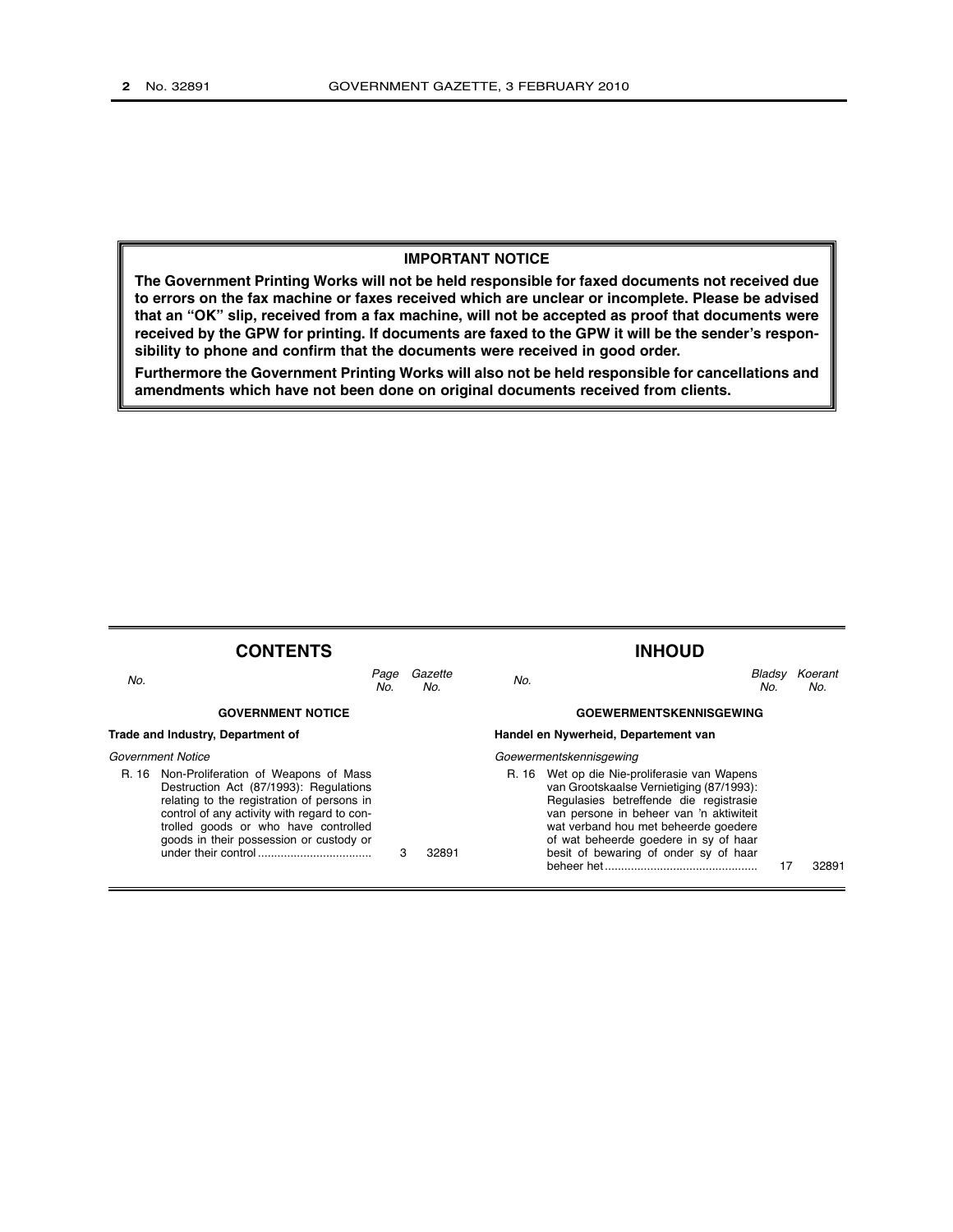# GOVERNMENT NOTICE GOEWERMENTSKENNISGEWING

## **DEPARTMENT OF TRADE AND INDUSTRY DEPARTEMENT VAN HANDEL EN NYWERHEID**

**No. R. 16 3 February 2010**

# NON-PROLIFERATION OF WEAPONS OF MASS DESTRUCTION ACT, 1993 (ACT NO. 87 OF 1993)

# **REGULATIONS RELATING TO THE REGISTRATION OF PERSONS IN CONTROL** OF ANY ACTIVITY WITH REGARD TO CONTROLLED GOODS OR WHO HAVE CONTROLLED GOODS IN THEIR POSSESSION OR CUSTODY OR UNDER **THEIR CONTROL**

The Minister of Trade and Industry has, under section  $24(1)(n)$ , read with section 13(3)(a) of the Non-Proliferation of Weapons of Mass Destruction Act, 1993 (Act No. 87 of 1993), made the regulations in the Schedule.

### **SCHEDULE**

### **Definitions**

1. In these regulations any word or expression to which a meaning has been assigned in the Act shall have the meaning so assigned and, unless the context otherwise indicates-

"activity with regard to controlled goods" means the manufacture and transfer of, and trade in, controlled goods, and the provision of services related thereto;

"person" includes an organ of state as defined in the Constitution of the Republic of South Africa, 1996;

"the Act" means the Non-Proliferation of Weapons of Mass Destruction Act, 1993 (Act No. 87 of 1993).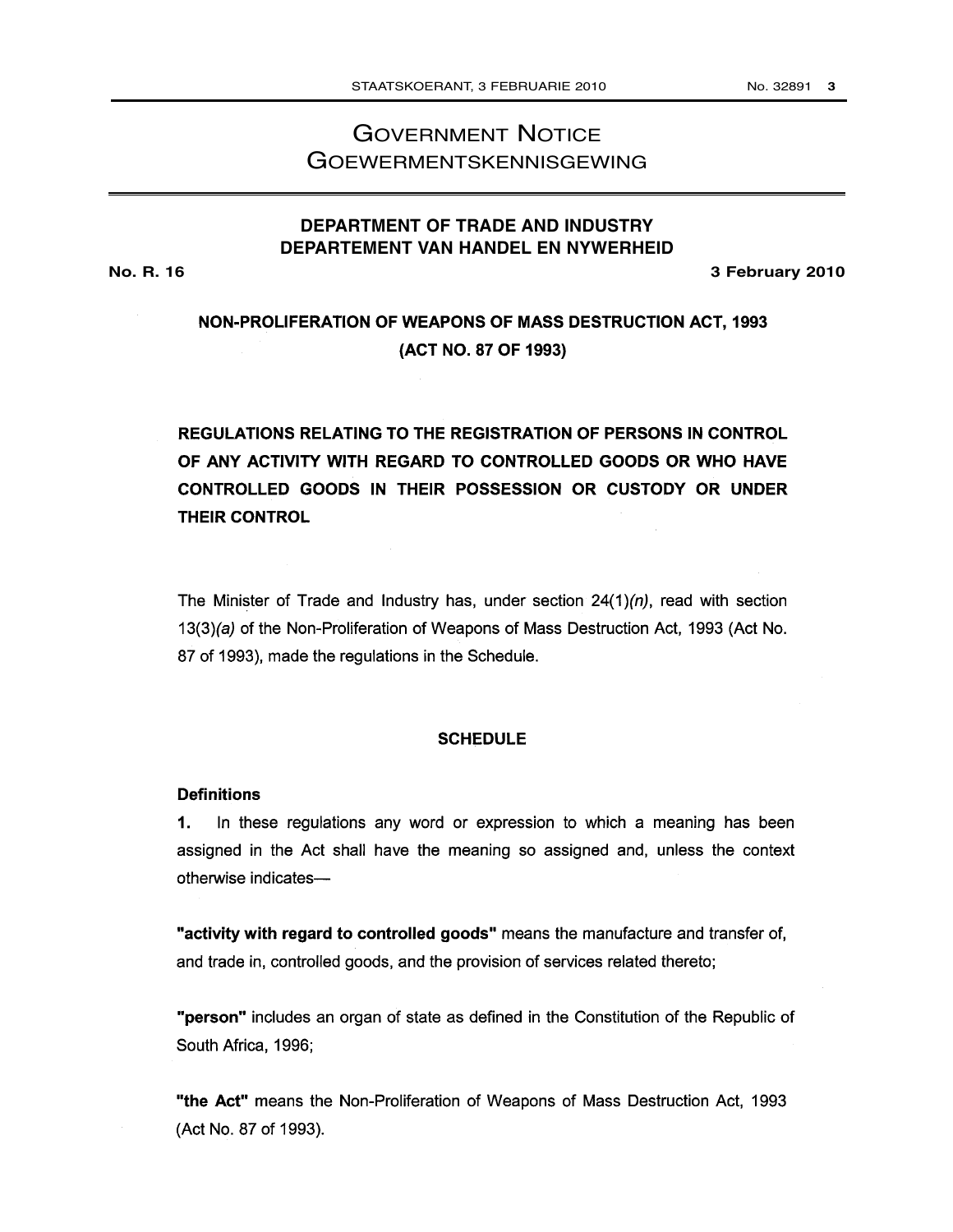### Registration

2. (1) A person who is in control of any activity with regard to controlled goods or who has controlled goods in his or her possession or custody or under his or her control, shall register with the Council by completing, and submitting to the Council, the registration form contained in the annexure to this notice.

 $(2)$ The Council shall, in writing, acknowledge receipt of the registration form.

The Council shall, within two months of receipt of a correctly completed  $(3)$ registration form or of further information as may be requested by the Council, register the person contemplated in subregulation (1).

The Council shall, upon registration contemplated in subregulation (3), allocate a  $\mathcal{A}$ unique registration reference number to the person involved.

 $(5)$ The Council shall, in writing, inform the person contemplated in subregulation (1) of the date upon which such a person is registered with the Council and of the unique registration reference number.

## **Registration form**

3. (1) The registration form contained in the annexure to this notice may be obtained from the Council at any of the following addresses:

 $(a)$ Postal address:

> The Secretariat South African Council for the Non-Proliferation of Weapons of Mass Destruction Private Bag X84 **PRETORIA** 0001; or

 $(b)$ physical address:

> **The Secretariat** South African Council for the Non-Proliferation of Weapons of Mass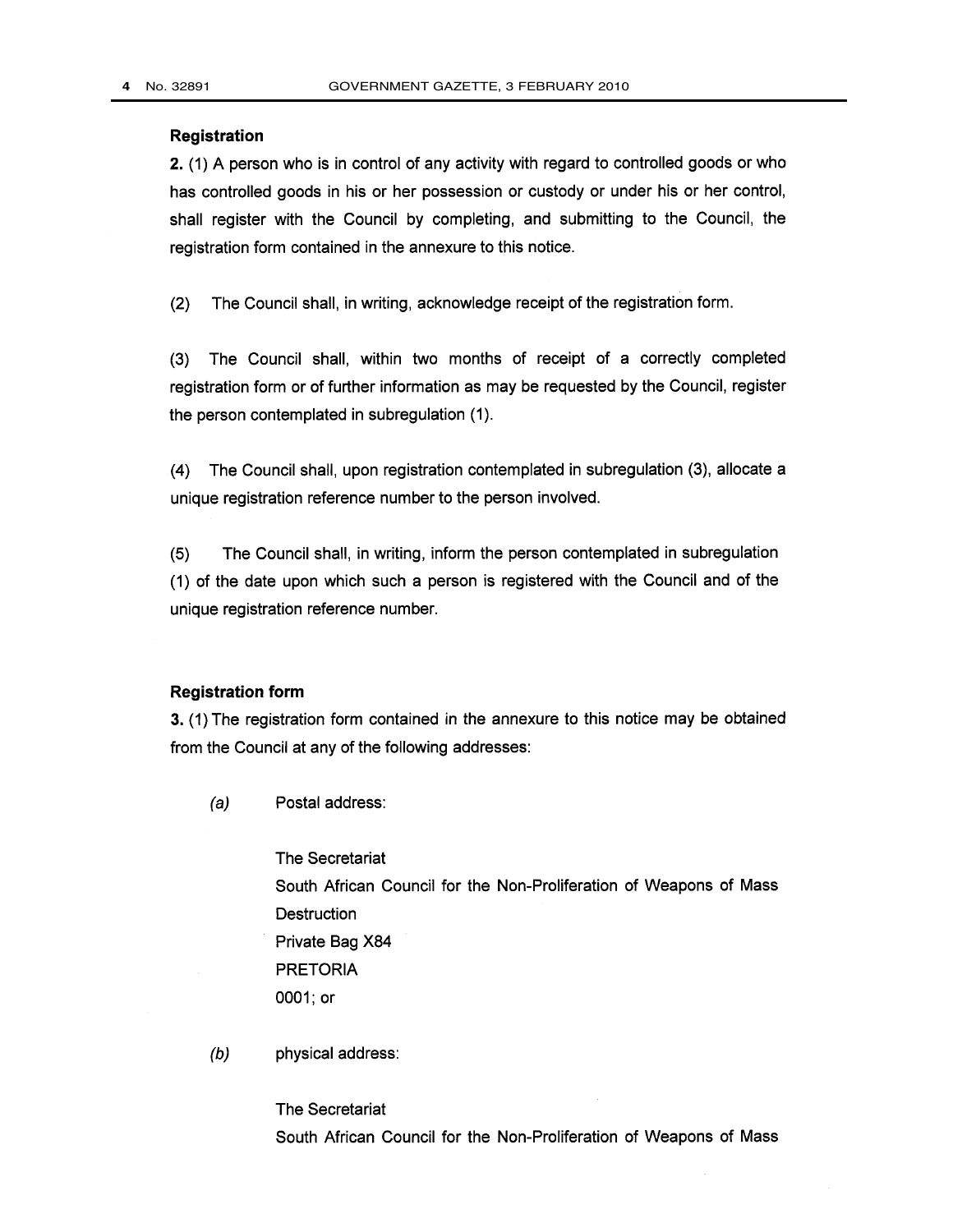**Destruction 77 Meintjies Street** Sunnyside PRETORIA.

 $(2)$ The completed registration form shall be submitted to the Council at any of the addresses specified in subregulation (1).

### Validity and renewal of registration

4. (1) Registration with the Council shall be valid for a period of two years from the date contemplated in regulation 2(5).

Registration with the Council may be renewed by the submission of a new  $(2)$ registration form two months prior to the expiry date contemplated in subregulation (1).

Regulation 2(2), (3) and (5) applies, with the necessary changes, to the renewal  $(3)$ of a registration contemplated in subregulation (2).

## **Amendment of registration**

5. (1) A person registered with the Council shall notify the Council within 14 days of any changes to the information contained in such person's registration form.

 $(2)$ The Council may amend the registration form to reflect the changes contemplated in subregulation (1).

Regulation 2(2), (3) and (5) applies, with the necessary changes, to the  $(3)$ amendment of a registration form.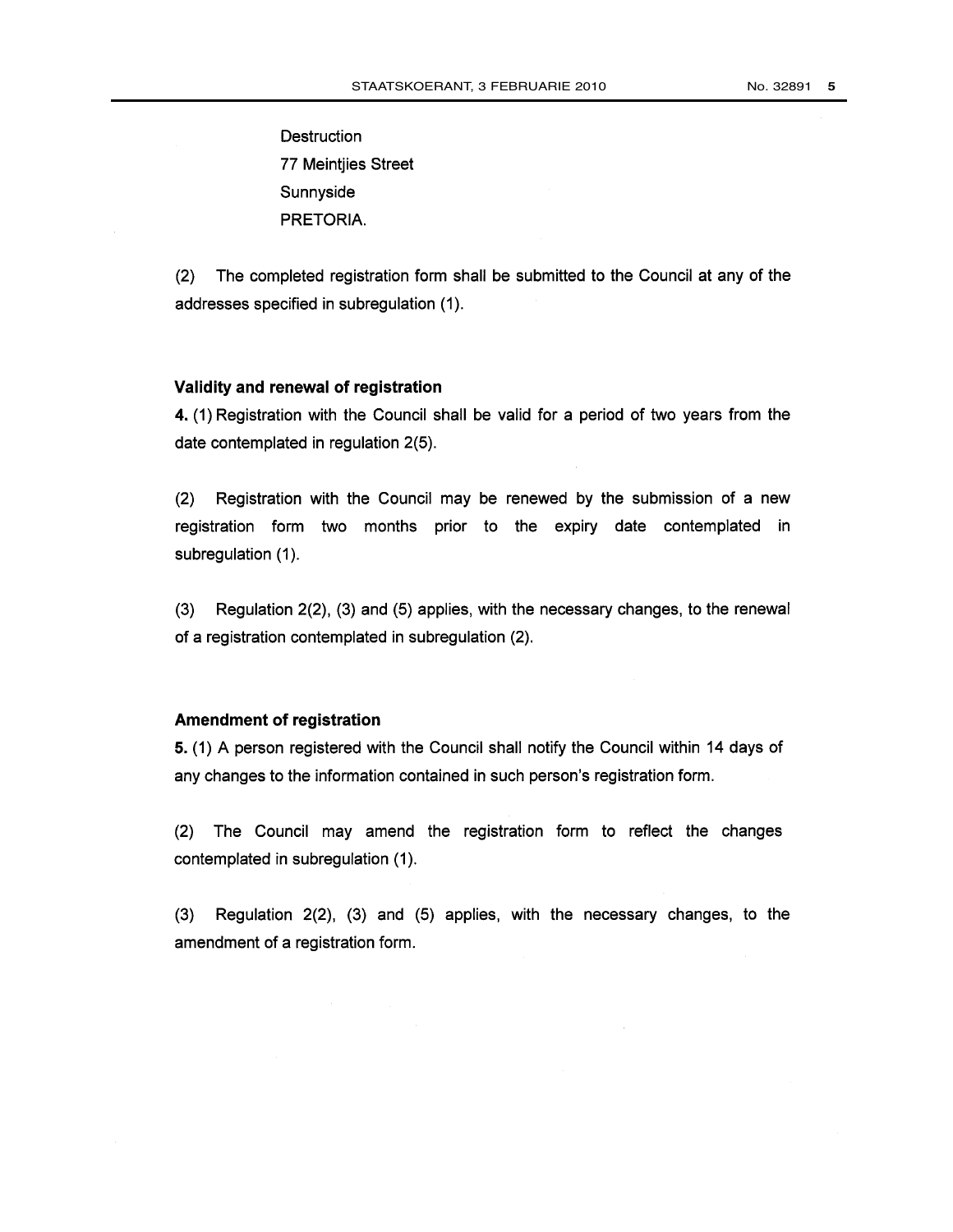#### **ANNEXURE**



## SOUTH AFRICAN COUNCIL FOR THE NON-PROLIFERATION OF **WEAPONS OF MASS DESTRUCTION**

## **REGISTRATION FORM**

It is recommended that in addition to persons contemplated in regulation 2(1), persons who intend to become involved with controlled goods or activities also complete this form.

Explanatory notes on terminology are included at the end of the form to assist applicants. A Non-Proliferation Information Guide and Internal Compliance Programme for Industry, covering nonproliferation legislation, control mechanisms, processes and procedures, as well as a recommended self-compliance programme for industry, is also available for information purposes on the following website: http://www.thedti.gov.za/nonproliferation.

If you wish to assign a reference number to this application, please insert it here:

| <b>Applicant's Reference</b> | ----------<br>____________________ |  |
|------------------------------|------------------------------------|--|
|                              |                                    |  |

|                                | <b>FOR OFFICIAL USE ONLY</b> |  |  |  |  |  |
|--------------------------------|------------------------------|--|--|--|--|--|
| <b>Reference Number</b>        |                              |  |  |  |  |  |
| Date of Receipt of Application |                              |  |  |  |  |  |
| <b>Registration Number</b>     |                              |  |  |  |  |  |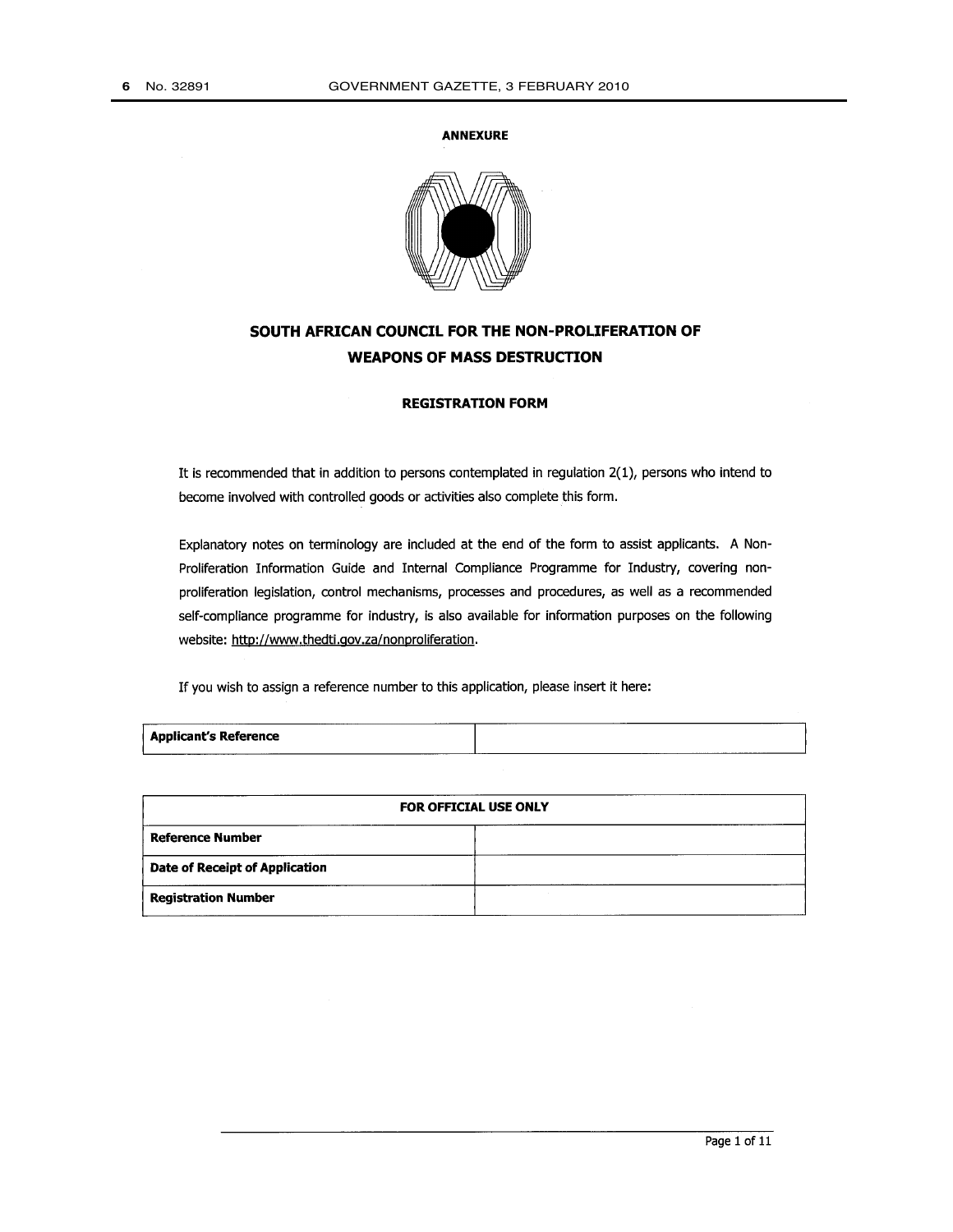|                                                                                                    | SECTION 1: PARTICULARS OF THE APPLICANT                                                        |            |    |
|----------------------------------------------------------------------------------------------------|------------------------------------------------------------------------------------------------|------------|----|
| 1.1 Name of Business or Applicant (if an individual)                                               |                                                                                                |            |    |
| 1.2 Postal Address                                                                                 | 1.3 Physical Address                                                                           |            |    |
|                                                                                                    |                                                                                                |            |    |
|                                                                                                    |                                                                                                |            |    |
|                                                                                                    |                                                                                                |            |    |
|                                                                                                    |                                                                                                |            |    |
| Code                                                                                               | Code                                                                                           |            |    |
| 1.4 Details of Responsible Person                                                                  |                                                                                                |            |    |
| 1.4.1 Name and Designation of Responsible Person                                                   |                                                                                                |            |    |
|                                                                                                    |                                                                                                |            |    |
| 1.4.2 Telephone (Office)                                                                           | 1.4.3 Facsimile                                                                                |            |    |
|                                                                                                    |                                                                                                |            |    |
| 1.4.4 Mobile Telephone                                                                             | <b>1.4.5 Email</b>                                                                             |            |    |
|                                                                                                    |                                                                                                |            |    |
| 1.5 Type of Business (Please indicate with an X)                                                   |                                                                                                |            |    |
| 1.5.1 Company                                                                                      | 1.5.2 Government Institution                                                                   |            |    |
| 1.5.3 Close Corporation                                                                            | 1.5.4 Research Institution                                                                     |            |    |
| 1.5.5 Partnership/Joint Venture                                                                    | 1.5.6 Sole Proprietorship                                                                      |            |    |
| 1.5.7 Non-Profit Organisation                                                                      | 1.5.8 Other                                                                                    |            |    |
| 1.5.8.1 If Other, please indicate type of business.                                                |                                                                                                |            |    |
|                                                                                                    |                                                                                                |            |    |
| 1.6 Main or Primary Business Activities                                                            |                                                                                                |            |    |
|                                                                                                    |                                                                                                |            |    |
|                                                                                                    |                                                                                                |            |    |
|                                                                                                    |                                                                                                |            |    |
| <b>Authorities/Institutions</b>                                                                    | 1.7 Particulars of Related Registrations/Accreditations/Licensing with Government Departments/ |            |    |
| 1.7.1 Are you registered with the South African Revenue Service (SARS) as an<br>importer/exporter? |                                                                                                | <b>Yes</b> | No |
| 1.7.1.1 If Yes, please provide the registration reference number.                                  |                                                                                                |            |    |
|                                                                                                    |                                                                                                |            |    |
|                                                                                                    |                                                                                                |            |    |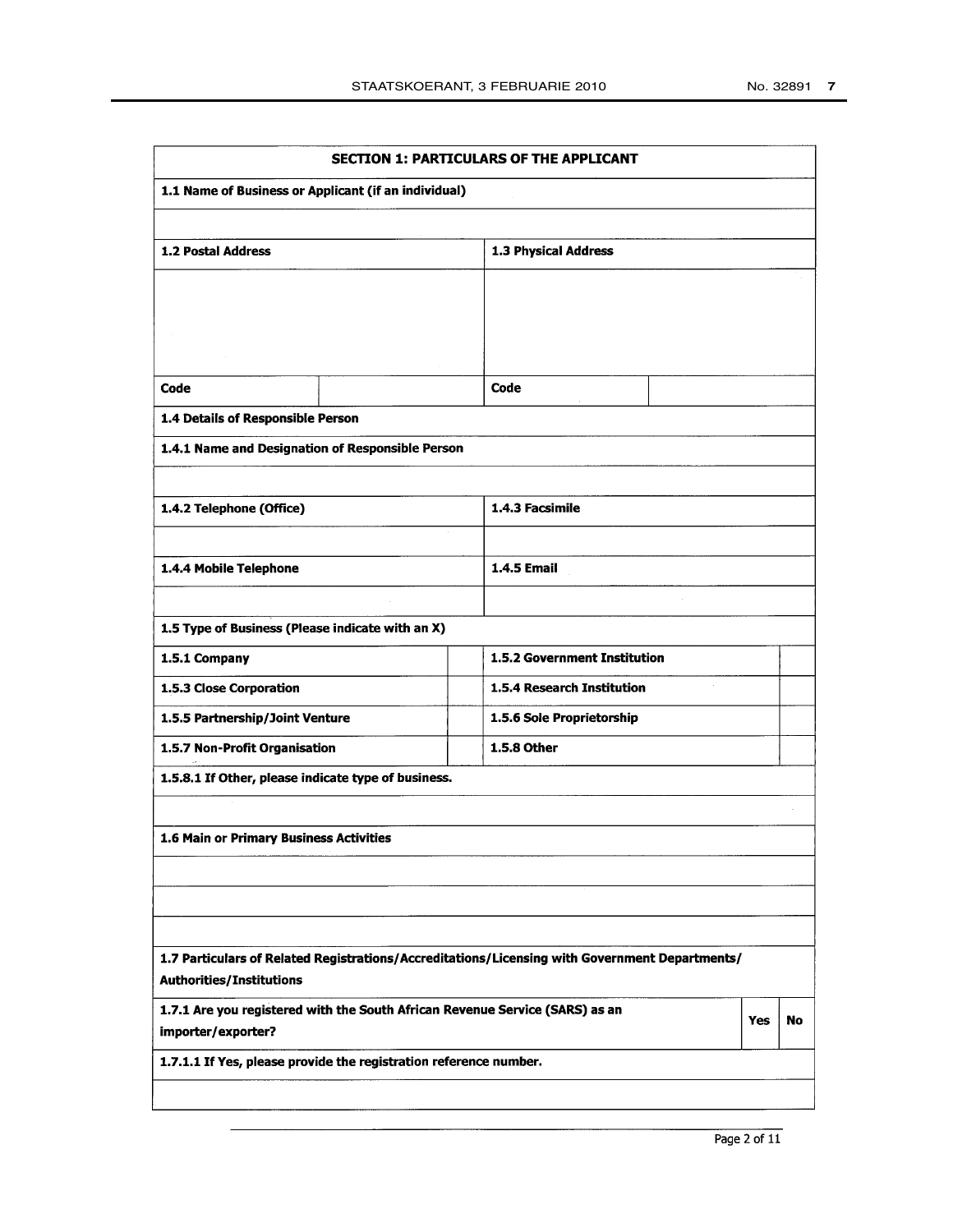| Industry?                                   |                                                                            | 1.7.2 Is your company or close corporation registered with the Department of Trade and                                                                                                                                            | Yes        | No        |
|---------------------------------------------|----------------------------------------------------------------------------|-----------------------------------------------------------------------------------------------------------------------------------------------------------------------------------------------------------------------------------|------------|-----------|
|                                             | 1.7.2.1 If Yes, please provide the registration reference number.          |                                                                                                                                                                                                                                   |            |           |
|                                             |                                                                            | 1.7.3 Are you registered with the Department of Trade and Industry as an importer/exporter?                                                                                                                                       | <b>Yes</b> | <b>No</b> |
|                                             | 1.7.3.1 If Yes, please provide the registration reference number.          |                                                                                                                                                                                                                                   |            |           |
|                                             | National Conventional Arms Control Act, 2002 (Act No. 41 of 2002)?         | 1.7.4 Are you registered with the National Conventional Arms Control Committee in terms of the                                                                                                                                    | Yes        | No        |
|                                             | 1.7.4.1 If Yes, please provide the registration reference number.          |                                                                                                                                                                                                                                   |            |           |
| Energy Act, 1999 (Act No. 46 of 1999)?      |                                                                            | 1.7.5 Are you involved with nuclear items that are controlled goods in terms of the Nuclear                                                                                                                                       | Yes        | <b>No</b> |
|                                             |                                                                            | 1.7.6 Are you involved with explosives or tear gas as controlled in terms of the Explosives Act,<br>2003 (Act No. 15 of 2003), and the Tear-gas Act, 1964 (Act No. 16 of 1964), respectively?                                     | Yes        | No        |
|                                             | 1.7.7 Do you have any other related registrations/accreditations/licences? |                                                                                                                                                                                                                                   | Yes        | No        |
|                                             |                                                                            | 1.7.7.1 If Yes, please provide the name of the institution and registration reference number.                                                                                                                                     |            |           |
| you have more facilities that are involved. |                                                                            | 1.8 Facilities Owned or Operated by the Applicant: Only list facilities that are engaged in any activity with<br>regard to controlled goods. Space is provided to list the details of two facilities. Please add further pages if |            |           |
| 1.8.1 Name of Facility (1)                  |                                                                            | 1.8.2 Name of Facility (2)                                                                                                                                                                                                        |            |           |
| 1.8.1.1 Physical Address                    |                                                                            | 1.8.2.1 Physical Address                                                                                                                                                                                                          |            |           |
|                                             |                                                                            |                                                                                                                                                                                                                                   |            |           |
|                                             |                                                                            |                                                                                                                                                                                                                                   |            |           |
| Code                                        |                                                                            | Code                                                                                                                                                                                                                              |            |           |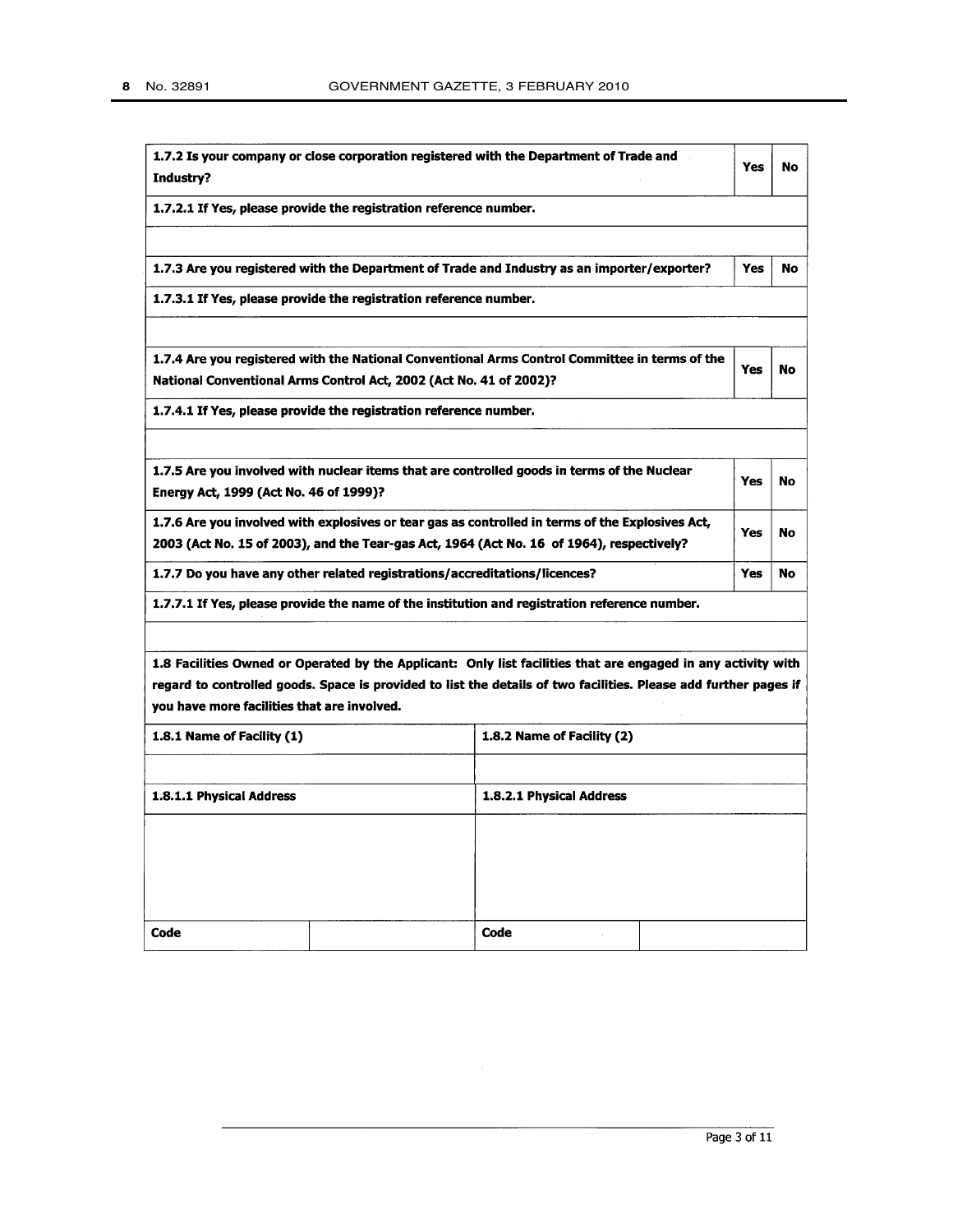| 1.8.1.2 Details of Person Responsible for the above<br><b>Facility</b> | 1.8.2.2 Details of Person Responsible for the above<br><b>Facility</b> |
|------------------------------------------------------------------------|------------------------------------------------------------------------|
| 1.8.1.2.1 Name and Designation of Responsible                          | 1.8.2.2.1 Name and Designation of Responsible                          |
| Person                                                                 | Person                                                                 |
|                                                                        |                                                                        |
|                                                                        |                                                                        |
| 1.8.1.2.2 Telephone (Office)                                           | 1.8.2.2.2 Telephone (Office)                                           |
|                                                                        |                                                                        |
| 1.8.1.2.3 Facsimile                                                    | 1.8.2.2.3 Facsimile                                                    |
|                                                                        |                                                                        |
| 1.8.1.2.4 Mobile Telephone                                             | 1.8.2.2.4 Mobile Telephone                                             |
|                                                                        |                                                                        |
| 1.8.1.2.5 Email                                                        | 1.8.2.2.5 Email                                                        |
|                                                                        |                                                                        |

 $\sim$   $\sim$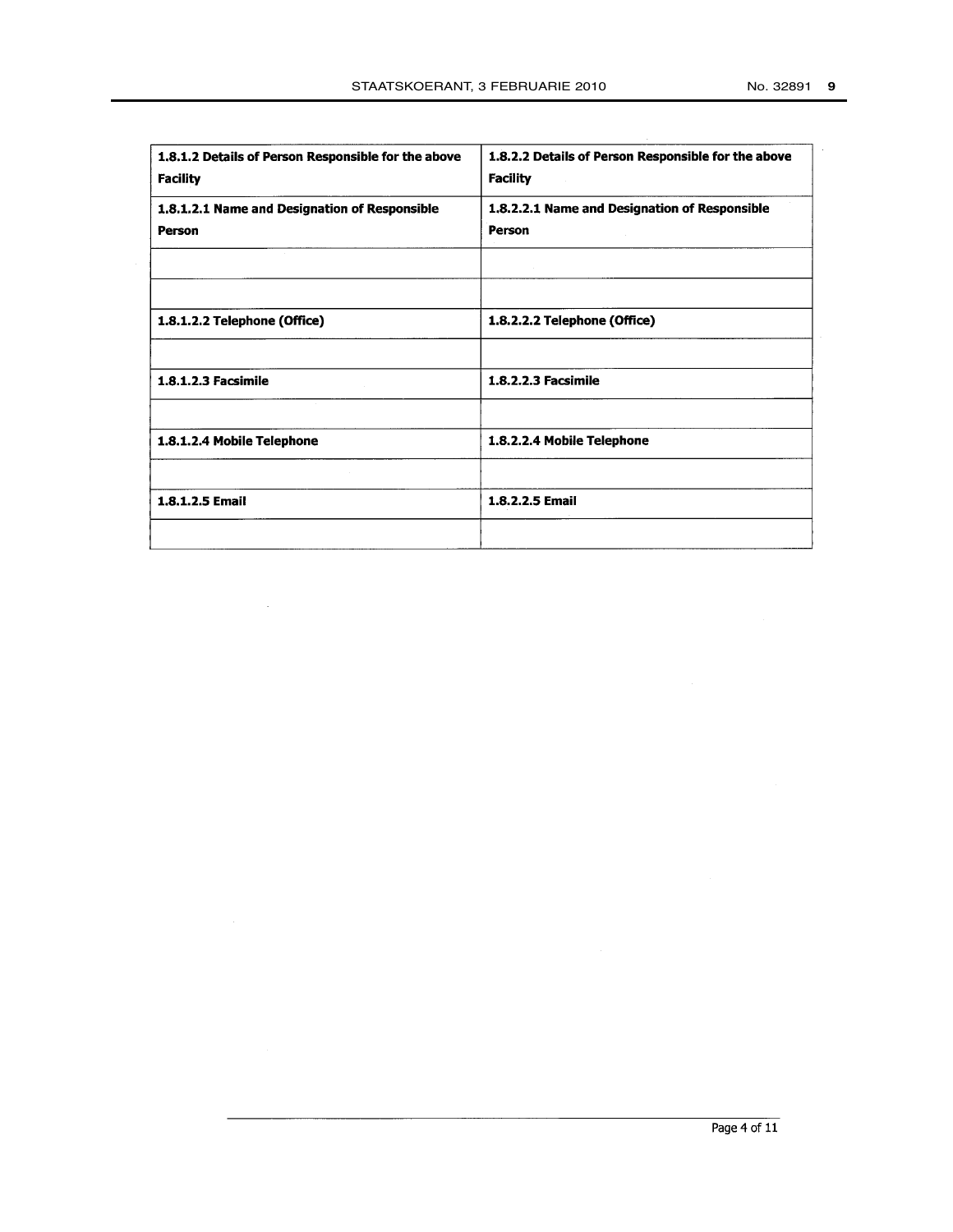| <b>SECTION 2:</b>                                                                                                  |            |    |
|--------------------------------------------------------------------------------------------------------------------|------------|----|
| APPLICANT'S INVOLVEMENT OR INTENDED INVOLVEMENT WITH CONTROLLED GOODS                                              |            |    |
| Please complete this section to indicate your current involvement or intended involvement with controlled<br>goods |            |    |
| 2.1 Area of Involvement                                                                                            |            |    |
| 2.1.1 Missile Technology and Related Items                                                                         | Yes        | No |
| Government Notice No. 22 of 3 February 2010                                                                        |            |    |
| 2.1.2 Nuclear-related dual-use Equipment, Materials, Software and Related Technology                               |            |    |
| Government Notice No. 20 of 3 February 2010                                                                        | Yes        | No |
| Government Notice No. 21 of 3 February 2010                                                                        | Yes        | No |
| 2.1.3 Chemical Goods                                                                                               | Yes        | No |
| Government Notice No. 18 of 3 February 2010                                                                        |            |    |
| 2.1.4 Biological Goods and Technologies                                                                            | Yes        | No |
| Government Notice No. 19 of 3 February 2010                                                                        |            |    |
| 2.2 Types of Activity with regard to Controlled Goods                                                              |            |    |
| Please indicate if you are involved or intend to become involved in any of the following types of activity with    |            |    |
| regard to controlled goods:                                                                                        |            |    |
| 2.2.1 Do you manufacture controlled goods?                                                                         | Yes        | No |
| 2.2.2 Do you possess, use or have in your custody or under your control, controlled goods?                         | <b>Yes</b> | No |
| 2.2.3 Do you transfer controlled goods?                                                                            | Yes        | No |
| 2.2.4 Do you trade in controlled goods?                                                                            | <b>Yes</b> | No |
| 2.2.5 Do you provide services with regard to controlled goods?                                                     | Yes        | No |
| 2.3 Additional Information                                                                                         |            |    |
| Do you have any additional information that you wish to bring to the Council's attention?                          | Yes        | No |
| If Yes, please state below:                                                                                        |            |    |
|                                                                                                                    |            |    |
|                                                                                                                    |            |    |
|                                                                                                                    |            |    |
|                                                                                                                    |            |    |
|                                                                                                                    |            |    |
|                                                                                                                    |            |    |
|                                                                                                                    |            |    |
|                                                                                                                    |            |    |
|                                                                                                                    |            |    |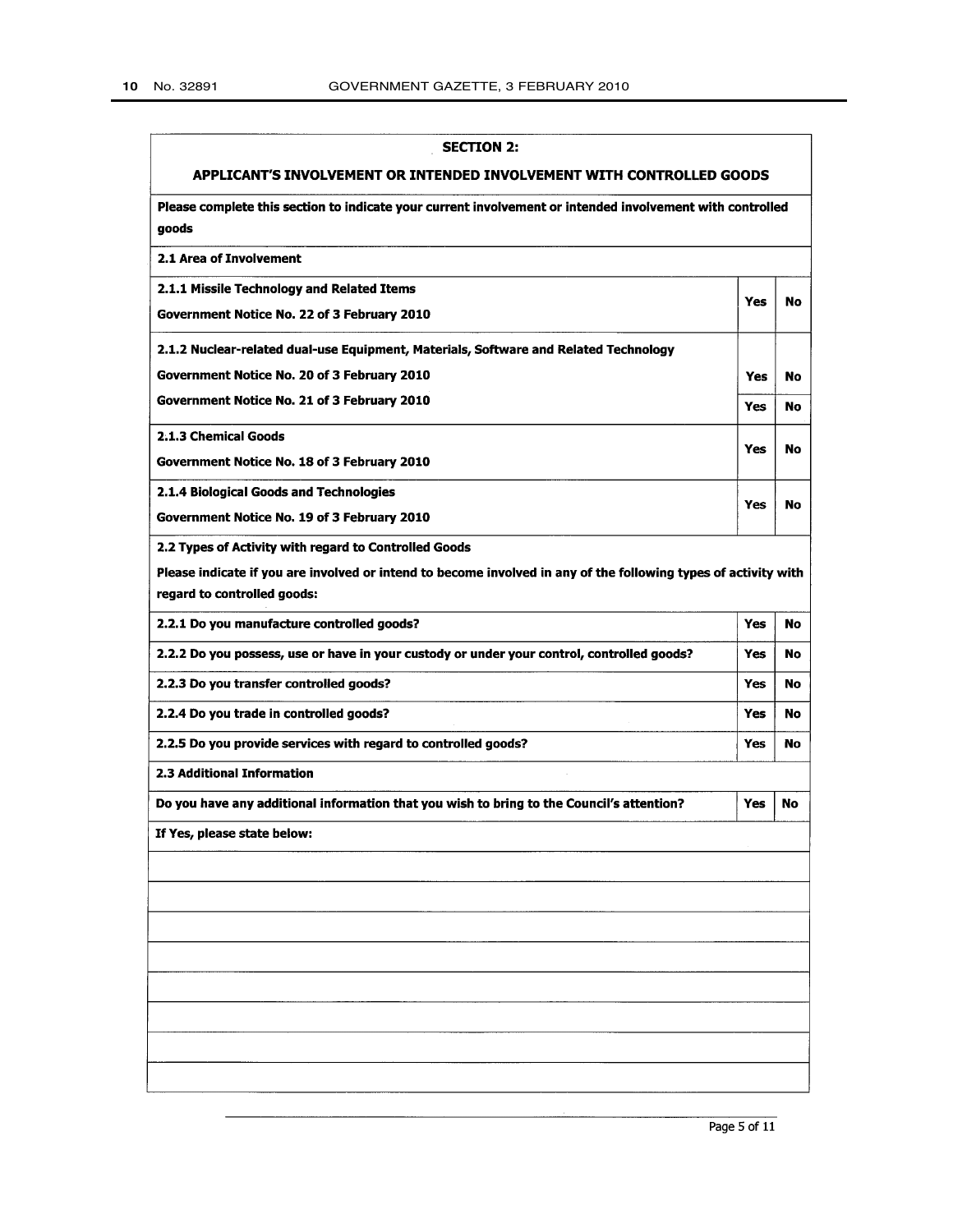#### 2.4 MISSILE TECHNOLOGY AND RELATED ITEMS

Please complete this subsection if you have missile technology and related items in your possession or custody or under your control, or if you have any facilities that are engaged in any activity with regard to missile technology and related items. Space is provided to list the details of two facilities. Please add further pages if you have more facilities that are involved.

| 2.4.1.1 Name of Facility (1)                                                                       |            |    | 2.4.2.1 Name of Facility (2)                                                                       |            |    |
|----------------------------------------------------------------------------------------------------|------------|----|----------------------------------------------------------------------------------------------------|------------|----|
|                                                                                                    |            |    |                                                                                                    |            |    |
| 2.4.1.2 Physical Address                                                                           |            |    | 2.4.2.2 Physical Address                                                                           |            |    |
|                                                                                                    |            |    |                                                                                                    |            |    |
|                                                                                                    |            |    |                                                                                                    |            |    |
|                                                                                                    |            |    |                                                                                                    |            |    |
| Code                                                                                               |            |    | Code                                                                                               |            |    |
|                                                                                                    |            |    |                                                                                                    |            |    |
| 2.4.1.3 Is this facility involved with missile<br>technology or any of the related items listed in |            |    | 2.4.2.3 Is this facility involved with missile<br>technology or any of the related items listed in |            |    |
| <b>Government Notice No. 22 of 3 February</b><br>2010?                                             | <b>Yes</b> | No | <b>Government Notice No. 22 of 3 February</b><br>2010?                                             | <b>Yes</b> | No |
| Category 1, Items 1.B.1, 2.B.1, 2.B.2                                                              | <b>Yes</b> | No | Category 1, Items 1.B.1, 2.B.1, 2.B.2                                                              | Yes        | No |
| <b>Other Category 1 Items</b>                                                                      | <b>Yes</b> | No | <b>Other Category 1 Items</b>                                                                      | <b>Yes</b> | No |
| Category 2, Items 19 and 20                                                                        | Yes        | No | Category 2, Items 19 and 20                                                                        | Yes.       | No |
| <b>Other Category 2 Items</b>                                                                      | <b>Yes</b> | No | <b>Other Category 2 Items</b>                                                                      | <b>Yes</b> | No |
| 2.4.2 Do you have any additional information that you wish to bring to the Council's attention?    |            |    |                                                                                                    | <b>Yes</b> | No |
| If Yes, please state below:                                                                        |            |    |                                                                                                    |            |    |
|                                                                                                    |            |    |                                                                                                    |            |    |
|                                                                                                    |            |    |                                                                                                    |            |    |
|                                                                                                    |            |    |                                                                                                    |            |    |
|                                                                                                    |            |    |                                                                                                    |            |    |
|                                                                                                    |            |    |                                                                                                    |            |    |
|                                                                                                    |            |    |                                                                                                    |            |    |
|                                                                                                    |            |    |                                                                                                    |            |    |
|                                                                                                    |            |    |                                                                                                    |            |    |
|                                                                                                    |            |    |                                                                                                    |            |    |
|                                                                                                    |            |    |                                                                                                    |            |    |
|                                                                                                    |            |    |                                                                                                    |            |    |
|                                                                                                    |            |    |                                                                                                    |            |    |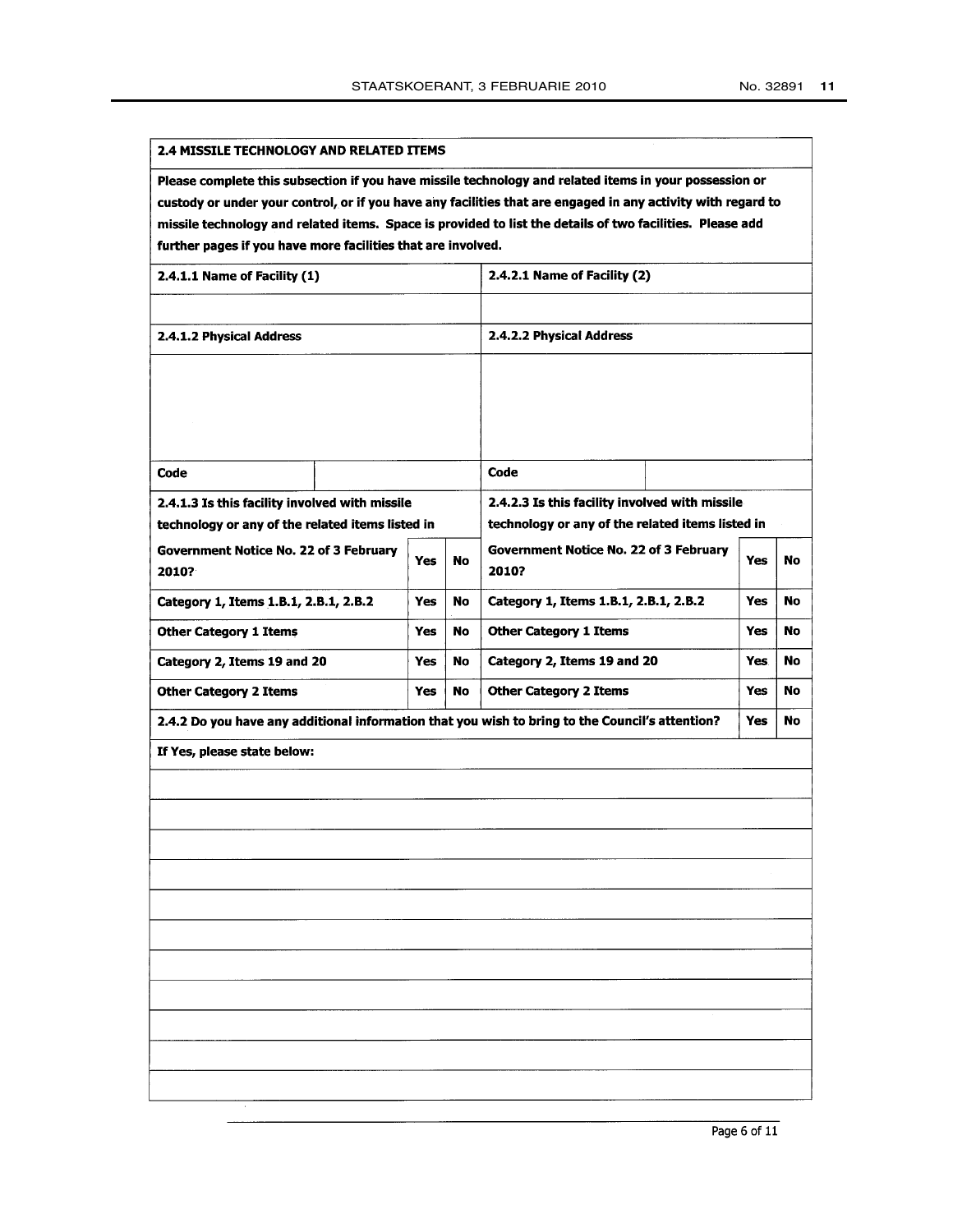#### 2.5 NUCLEAR-RELATED DUAL-USE EQUIPMENT, MATERIALS, SOFTWARE AND RELATED TECHNOLOGY

Please complete this subsection if you have nuclear-related dual-use equipment, materials, software and related technology in your possession or custody or under your control, or if you have any facilities that are engaged in any activity with regard to nuclear-related dual-use equipment, materials, software and related technology. Space is provided to list the details of two facilities. Please add further pages if you have more facilities that are involved.

| 2.5.1.1 Name of Facility (1)                                                                    |            |    | 2.5.2.1 Name of Facility (2)                           |            |    |
|-------------------------------------------------------------------------------------------------|------------|----|--------------------------------------------------------|------------|----|
|                                                                                                 |            |    |                                                        |            |    |
| 2.5.1.2 Physical Address                                                                        |            |    | 2.5.2.2 Physical Address                               |            |    |
|                                                                                                 |            |    |                                                        |            |    |
|                                                                                                 |            |    |                                                        |            |    |
|                                                                                                 |            |    |                                                        |            |    |
|                                                                                                 |            |    |                                                        |            |    |
| Code                                                                                            |            |    | Code                                                   |            |    |
| 2.5.1.3 Is this facility involved with any of the                                               |            |    | 2.5.2.3 Is this facility involved with any of the      |            |    |
| nuclear-related dual-use equipment, materials,                                                  |            |    | nuclear-related dual-use equipment, materials,         |            |    |
| software and related technology listed in                                                       |            |    | software and related technology listed in              |            |    |
| Government Notice No. 20 of 3 February<br>2010?                                                 | Yes        | No | Government Notice No. 20 of 3 February<br>2010?        | Yes        | No |
| <b>Government Notice No. 21 of 3 February</b><br>2010?                                          | <b>Yes</b> | No | <b>Government Notice No. 21 of 3 February</b><br>2010? | Yes        | No |
| Items 2.B.1, 2.B.2, 2.C.9, 2.C.17, 2.E.1,                                                       | Yes        | No | Items 2.B.1, 2.B.2, 2.C.9, 2.C.17, 2.E.1,              | <b>Yes</b> | No |
| 3.B.5, 3.E.1, 4.B.1, 4.B.2, 4.B.3, 4.E.1                                                        |            |    | 3.B.5, 3.E.1, 4.B.1, 4.B.2, 4.B.3, 4.E.1               |            |    |
| Other nuclear-related dual-use                                                                  |            |    | Other nuclear-related dual-use                         |            |    |
| equipment, materials, software and                                                              | Yes        | No | equipment, materials, software and                     | Yes        | No |
| related technology not listed above                                                             |            |    | related technology not listed above                    |            |    |
| 2.5.2 Do you have any additional information that you wish to bring to the Council's attention? |            |    |                                                        | Yes        | No |
| If Yes, please state below:                                                                     |            |    |                                                        |            |    |
|                                                                                                 |            |    |                                                        |            |    |
|                                                                                                 |            |    |                                                        |            |    |
|                                                                                                 |            |    |                                                        |            |    |
|                                                                                                 |            |    |                                                        |            |    |
|                                                                                                 |            |    |                                                        |            |    |
|                                                                                                 |            |    |                                                        |            |    |
|                                                                                                 |            |    |                                                        |            |    |
|                                                                                                 |            |    |                                                        |            |    |
|                                                                                                 |            |    |                                                        |            |    |

Page 7 of 11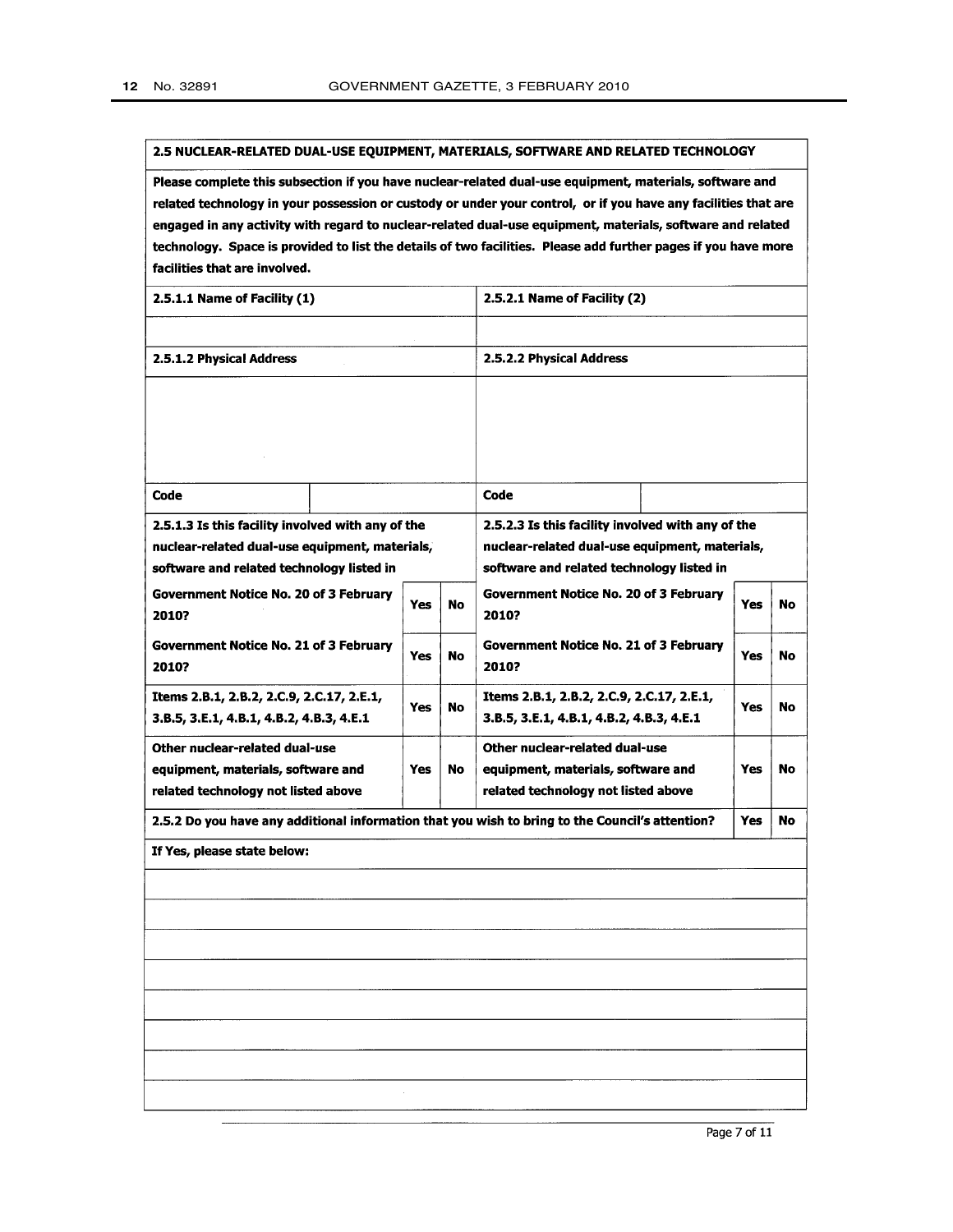#### 2.6 CHEMICAL GOODS

Please complete this subsection if you have chemical goods and technologies in your possession or custody or under your control or if you have any facilities that are engaged in any activity with regard to chemical goods and technologies. Space is provided to list the details of two facilities. Please add further pages if you have more facilities that are involved.

| 2.6.1.1 Name of Facility (1)                                                                    |            |     | 2.6.2.1 Name of Facility (2)                                                  |            |    |
|-------------------------------------------------------------------------------------------------|------------|-----|-------------------------------------------------------------------------------|------------|----|
|                                                                                                 |            |     |                                                                               |            |    |
| 2.6.1.2 Physical Address                                                                        |            |     | 2.6.2.2 Physical Address                                                      |            |    |
|                                                                                                 |            |     |                                                                               |            |    |
|                                                                                                 |            |     |                                                                               |            |    |
|                                                                                                 |            |     |                                                                               |            |    |
| Code                                                                                            |            |     | Code                                                                          |            |    |
|                                                                                                 |            |     |                                                                               |            |    |
| 2.6.1.3 Is this facility involved with any of the<br>chemical goods listed in                   |            |     | 2.6.2.3 Is this facility involved with any of the<br>chemical goods listed in |            |    |
|                                                                                                 |            |     |                                                                               |            |    |
| <b>Government Notice No. 18 of 3 February</b><br>2010?                                          | <b>Yes</b> | No  | <b>Government Notice No. 18 of 3 February</b><br>2010?                        | Yes        | No |
| Annexure A chemicals or any facility that                                                       |            |     | Annexure A chemicals or any facility that                                     |            |    |
| produces, acquires, consumes or stores                                                          | Yes        | No. | produces, acquires, consumes or stores                                        | Yes        | No |
| Annexure A chemicals                                                                            |            |     | <b>Annexure A chemicals</b>                                                   |            |    |
| Annexure B chemicals or any facility that                                                       |            |     | Annexure B chemicals or any facility that                                     |            |    |
| produces, processes or consumes<br><b>Annexure B chemicals</b>                                  | Yes        | No  | produces, processes or consumes<br><b>Annexure B chemicals</b>                | Yes        | No |
|                                                                                                 |            |     |                                                                               |            |    |
| Annexure C chemicals or any facility that<br>produces Annexure C chemicals                      | <b>Yes</b> | No  | Annexure C chemicals or any facility that<br>produces Annexure C chemicals    | Yes        | No |
| <b>Annexure D chemicals</b>                                                                     | Yes        | No  | <b>Annexure D chemicals</b>                                                   | <b>Yes</b> | No |
| <b>Annexure E chemicals</b>                                                                     | Yes        | No  | <b>Annexure E chemicals</b>                                                   | <b>Yes</b> | No |
| <b>Annexure F chemicals</b>                                                                     | Yes        | No. | <b>Annexure F chemicals</b>                                                   | <b>Yes</b> | No |
| Any facility that produces discrete                                                             | <b>Yes</b> | No  | Any facility that produces discrete                                           | <b>Yes</b> | No |
| organic chemicals or their salts                                                                |            |     | organic chemicals or their salts                                              |            |    |
| 2.6.2 Do you have any additional information that you wish to bring to the Council's attention? |            |     |                                                                               | Yes        | No |
| If Yes, please state below:                                                                     |            |     |                                                                               |            |    |
|                                                                                                 |            |     |                                                                               |            |    |
|                                                                                                 |            |     |                                                                               |            |    |
|                                                                                                 |            |     |                                                                               |            |    |
|                                                                                                 |            |     |                                                                               |            |    |
|                                                                                                 |            |     |                                                                               |            |    |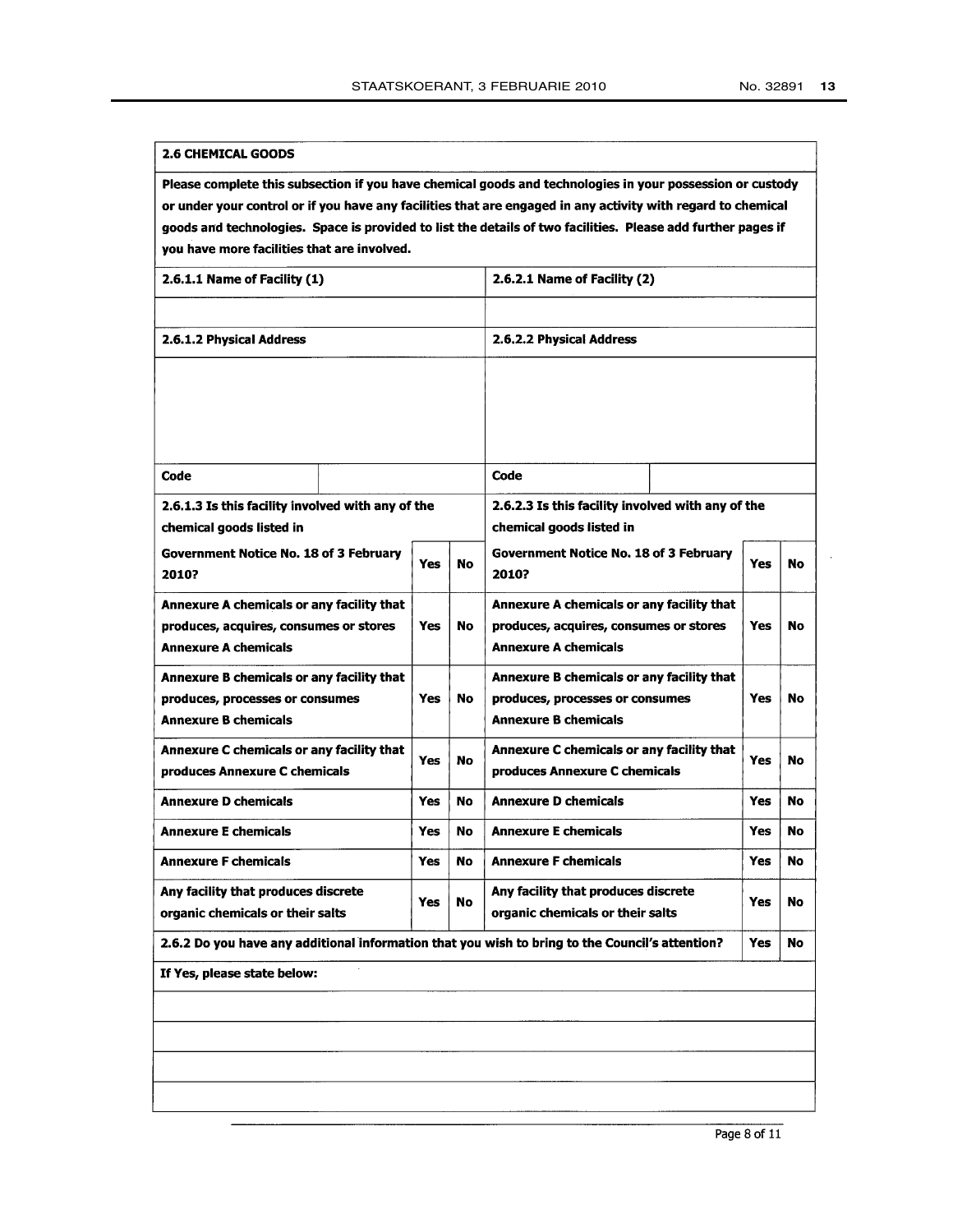#### 2.7 BIOLOGICAL GOODS AND TECHNOLOGIES

Please complete this subsection if you have biological goods and technologies in your possession or custody or under your control, or if you have any facilities that are engaged in any activity with regard to biological goods and technologies. Space is provided to list the details of two facilities. Please add further pages if you have more facilities that are involved.

| 2.7.1.1 Name of Facility (1)                                                                     |            |    | 2.7.2.1 Name of Facility (2)                                                                     |            |    |
|--------------------------------------------------------------------------------------------------|------------|----|--------------------------------------------------------------------------------------------------|------------|----|
|                                                                                                  |            |    |                                                                                                  |            |    |
| 2.7.1.2 Physical Address                                                                         |            |    | 2.7.2.2 Physical Address                                                                         |            |    |
|                                                                                                  |            |    |                                                                                                  |            |    |
|                                                                                                  |            |    |                                                                                                  |            |    |
|                                                                                                  |            |    |                                                                                                  |            |    |
|                                                                                                  |            |    | Code                                                                                             |            |    |
| Code                                                                                             |            |    |                                                                                                  |            |    |
| 2.7.1.3 Is this facility involved with any of the<br>biological goods and technologies listed in |            |    | 2.7.2.3 Is this facility involved with any of the<br>biological goods and technologies listed in |            |    |
| <b>Government Notice No. 19 of 3 February</b>                                                    |            |    | Government Notice No. 19 of 3 February                                                           |            |    |
| 2010?                                                                                            | <b>Yes</b> | No | 2010?                                                                                            | <b>Yes</b> | No |
| <b>Risk Group 2 (WHO or OIE Guidelines)</b>                                                      | <b>Yes</b> | No | <b>Risk Group 2 (WHO or OIE Guidelines)</b>                                                      | <b>Yes</b> | No |
| <b>Risk Group 3 (WHO or OIE Guidelines)</b>                                                      | Yes        | No | <b>Risk Group 3 (WHO or OIE Guidelines)</b>                                                      | Yes        | No |
| <b>Risk Group 4 (WHO or OIE Guidelines)</b>                                                      | <b>Yes</b> | No | <b>Risk Group 4 (WHO or OIE Guidelines)</b>                                                      | Yes        | No |
| <b>Toxins</b>                                                                                    | Yes        | No | <b>Toxins</b>                                                                                    | Yes        | No |
| <b>Plant Pathogens</b>                                                                           | Yes        | No | <b>Plant Pathogens</b>                                                                           | Yes        | No |
| <b>Controlled Equipment</b>                                                                      | Yes        | No | <b>Controlled Equipment</b>                                                                      | <b>Yes</b> | No |
| 2.8.2 Do you have any additional information that you wish to bring to the Council's attention?  |            |    |                                                                                                  | <b>Yes</b> | No |
| If Yes, please state below:                                                                      |            |    |                                                                                                  |            |    |
|                                                                                                  |            |    |                                                                                                  |            |    |
|                                                                                                  |            |    |                                                                                                  |            |    |
|                                                                                                  |            |    |                                                                                                  |            |    |
|                                                                                                  |            |    |                                                                                                  |            |    |
|                                                                                                  |            |    |                                                                                                  |            |    |
|                                                                                                  |            |    |                                                                                                  |            |    |
|                                                                                                  |            |    |                                                                                                  |            |    |
|                                                                                                  |            |    |                                                                                                  |            |    |
|                                                                                                  |            |    |                                                                                                  |            |    |
|                                                                                                  |            |    |                                                                                                  |            |    |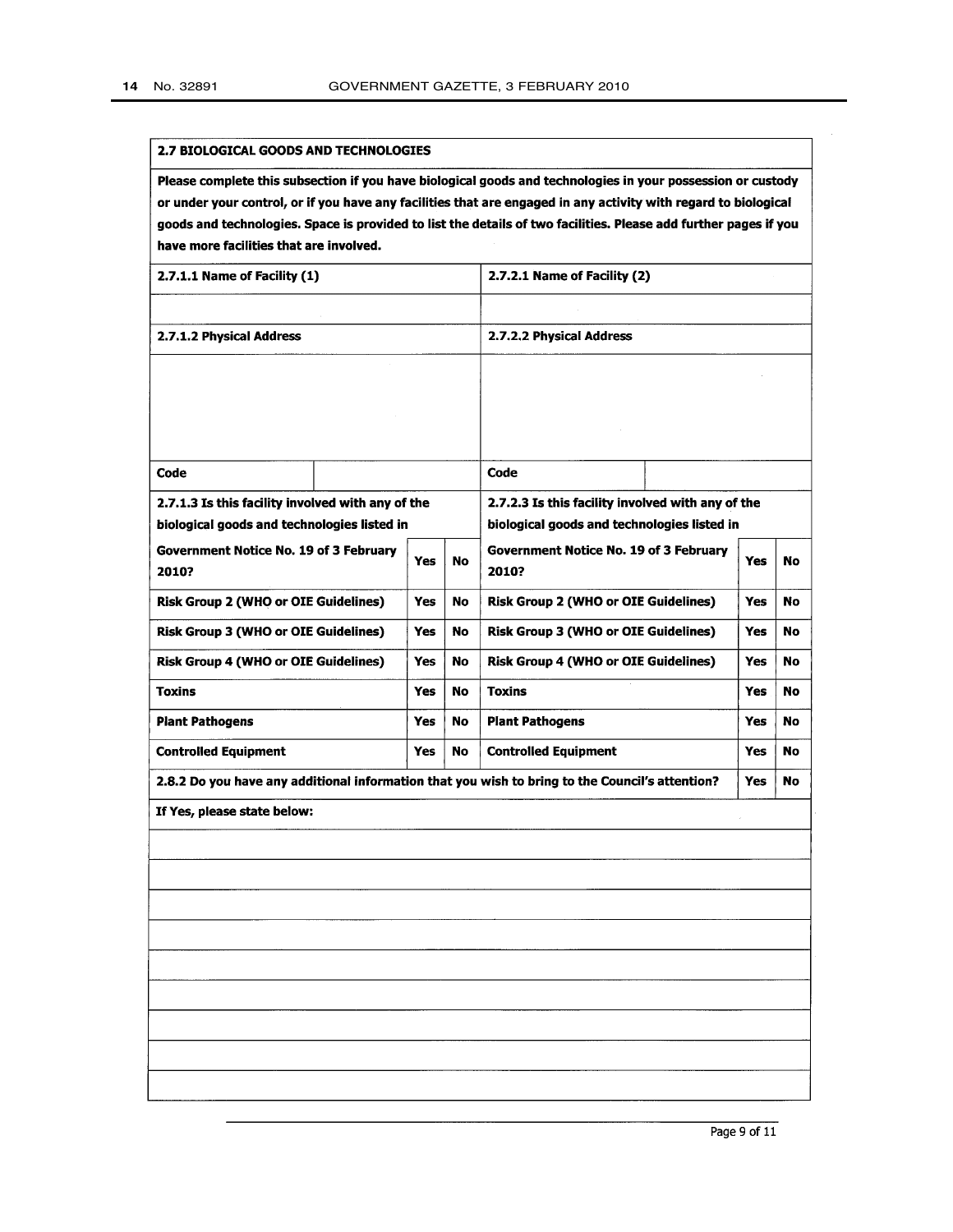|                  |                                                                                   | <b>SECTION 3:</b>  |                                                                                                                                                              |
|------------------|-----------------------------------------------------------------------------------|--------------------|--------------------------------------------------------------------------------------------------------------------------------------------------------------|
|                  |                                                                                   | <b>DECLARATION</b> |                                                                                                                                                              |
| $I$ hereby $-$   |                                                                                   |                    |                                                                                                                                                              |
|                  | and                                                                               |                    | a) declare that the particulars in the application and all enclosures are true and correct;                                                                  |
|                  | b) undertake to $-$                                                               |                    |                                                                                                                                                              |
|                  | (i)<br>application; and                                                           |                    | inform the South African Council for the Non-Proliferation of Weapons of Mass<br>Destruction immediately of any changes in the particulars furnished in this |
|                  | and procedures.                                                                   |                    | (ii) comply with the non-proliferation of weapons of mass destruction legislation                                                                            |
|                  |                                                                                   |                    |                                                                                                                                                              |
|                  |                                                                                   |                    |                                                                                                                                                              |
|                  | (place)                                                                           |                    | (date)                                                                                                                                                       |
| <b>Signature</b> | and the state of the state of the state of the state of the state of the state of |                    |                                                                                                                                                              |
| <b>Full Name</b> |                                                                                   |                    |                                                                                                                                                              |

 $\mathcal{A}^{\mathcal{A}}$